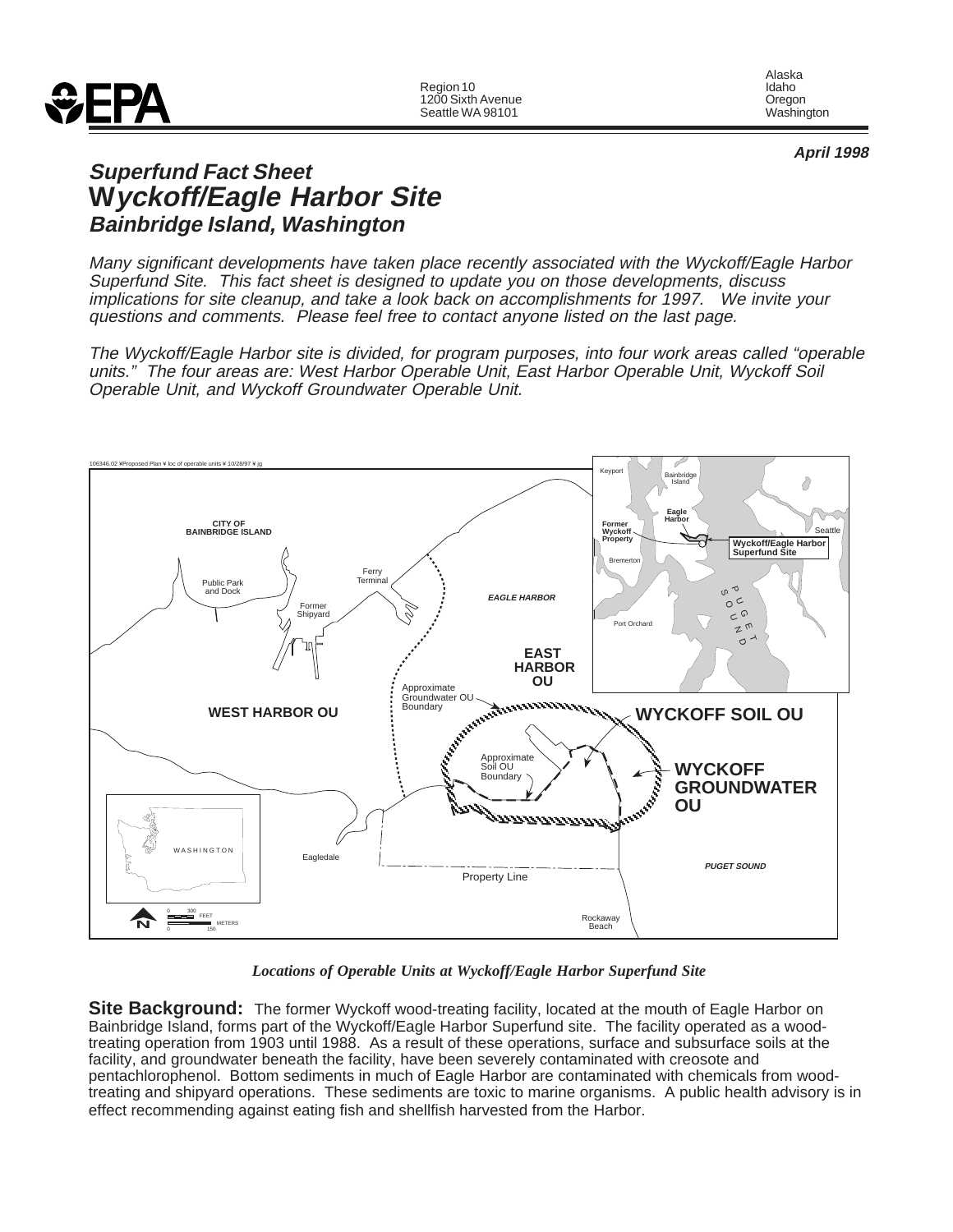# **EPA Delays Cleanup Selection**

## **Possible New Groundwater Remedy Under Evaluation**

Because choosing the best cleanup strategy is top priority, EPA recently halted the remedy selection process for Wyckoff groundwater to evaluate a possible new cleanup technology. The objective of this evaluation is to decide whether this new technology can replace the cleanup remedy previously proposed for the site. The previously identified remedy involves replacing the existing groundwater treatment system and constructing a "slurry" wall below the ground surface around the site's perimeter to contain contamination. EPA collected public comments on that proposed cleanup remedy last December.

With participation from the Washington Department of Ecology, EPA is now considering the potential application of Thermal Treatment Technologies at the Wyckoff site. One thermal technology under consideration, Steam Injection, involves pumping steam underground to heat and mobilize the creosote and drive it to extraction wells. This technology would also involve extraction of vapor above the groundwater surface. Once extracted, the groundwater and vapor would be treated and the creosote disposed or reused. Another technology, Electrical Resistance Heating, involves passing an electrical current through the soil to produce heat and steam. This process mobilizes and vaporizes the contaminants, which are then recovered by vacuum extraction.

With Thermal Treatment Technologies, containment of groundwater would still be necessary to avoid creosote release to the harbor. As part of the evaluation, EPA is reevaluating alternatives to the slurry wall to determine whether a different and less costly barrier or control system could contain contamination on the site during

groundwater cleanup.

Evaluation of the new technology will include consideration of its cost and its ability to achieve long-term effectiveness and permanence without jeapordizing overall protection of human health and the environment. A decision on the groundwater cleanup remedy is expected this summer. If the current selected remedy goes forward, then a Record of Decision, or ROD---the official report describing the chosen cleanup method and how it was selected---can be expected by about December 1998. If the new Thermal Treatment Technologies remedy is selected, then EPA will reissue a Proposed Plan for public comment this fall, with a final ROD targeted for early next year.

Work on the Wyckoff Soil Operable Unit is also on hold because the soils cleanup remedy may be modified if Thermal Treatment Technology is employed at the site. Additionally, the investigation to determine if further contamination exists on the hillside portion of the property cannot proceed until a Record of Decision is final.

## **National Board to Review Wyckoff Cleanup Strategy**

On July 20-23, EPA Region 10 staff will appear before the National Remedy Review Board, a team of EPA experts from around the country, to discuss cleanup strategies for the Wyckoff Groundwater Operable Unit. The Board reviews all proposed Superfund cleanup decisions which involve a remedy that costs more than \$30 million, to make sure those decisions meet regulations and guidance. The groundwater cleanup strategy for the Wyckoff site is expected to cost more than \$30 million---whether the remedy is a replacement treatment plant and a slurry wall surrounding the site, or thermal technology with an alternative containment barrier---so Board review is required. The Board will make recommendations during the review meeting. EPA's groundwater cleanup decision will occur after the Board review.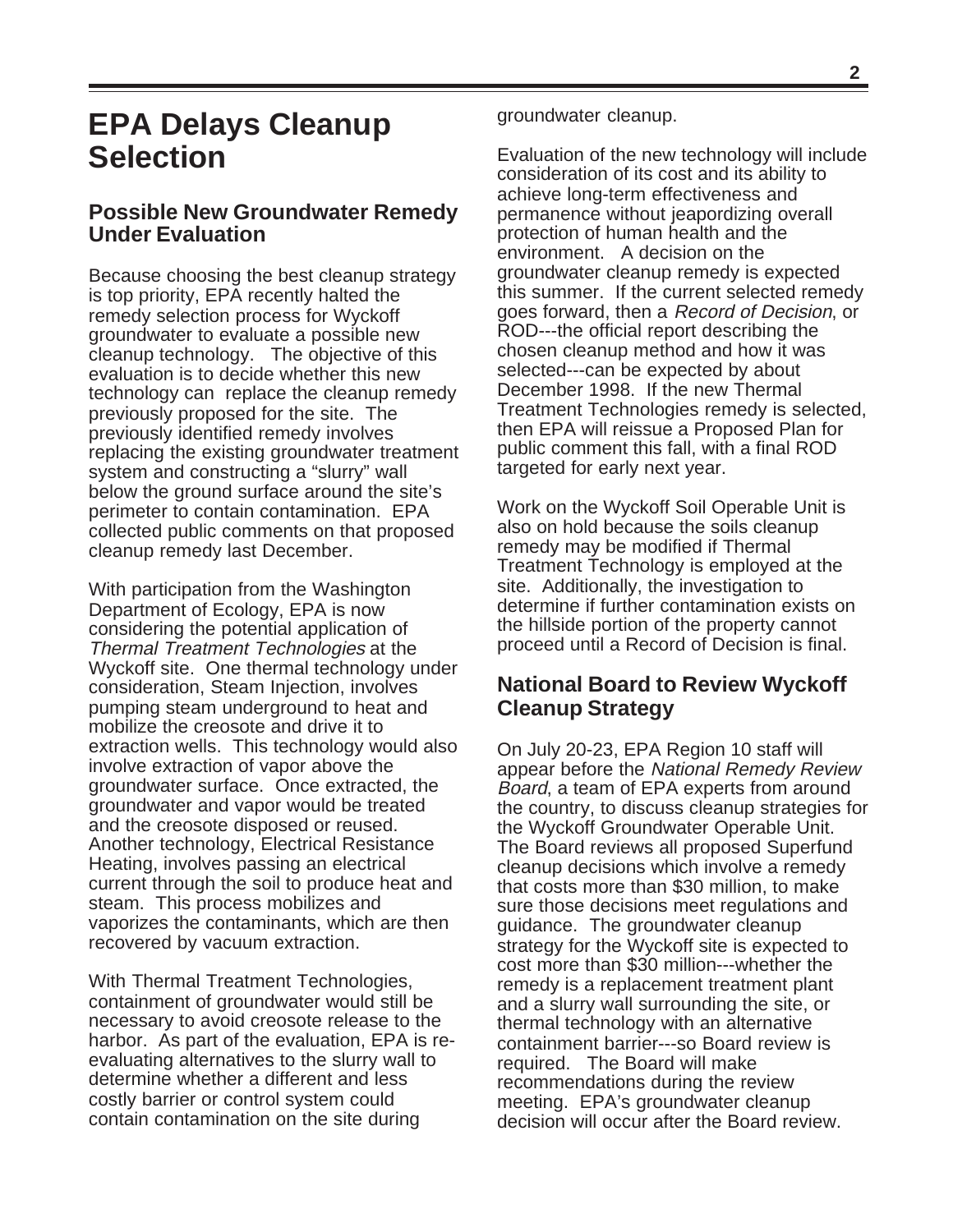# **Progress Report and 1997 Year in Review**

Following is a status report and brief look back at accomplishments over the past year for each operable unit.

## **West Harbor Operable Unit**

1997 was a big year for the portion of the site which includes the Washington State Ferries maintenance terminal and adjacent sediments in Eagle Harbor. Between April and October 1997, PACCAR Inc. led the cleanup of the former shipyard under EPA oversight. The work included removal of underground oil tanks and construction of hydraulic controls to keep water from passing through a former landfill into Eagle Harbor. In addition, PACCAR cleaned up sediments which had been contaminated by heavy metals from boat bottom paints. The most contaminated sediments were placed inside a containment facility adjacent to the land, which has increased the ferry maintenance facility property by an acre. Washington State Ferries is currently using the property, now paved, for parking, but has committed to setting aside one acre of the property for use by a private water-dependent operation, such as a boatyard.

The Washington State Department of Transportation (WSDOT) completed the construction of the Shel-chelb estuary on South Bainbridge Island to mitigate for the loss of aquatic habitat as a result of the containment facility. Additional mitigation work is planned for 1998, including the planting of eelgrass near the ferry maintenance facility. WSDOT is also responsible for the monitoring and maintenance of the completed cleanup, and has installed a groundwater monitoring well at the facility. Sampling will be conducted quarterly during 1998.

## **East Harbor Operable Unit**

After a summer of reviewing the sediment cap data from the spring sampling, 1997 ended with headlines about the creosote which EPA divers found pooled on the harbor bottom next to the large dock at the Wyckoff facility. Although EPA was aware of heavy sediment contamination

and pockets of creosote in this area, the pooled creosote was unexpected. EPA was concerned that the material might move away from shore and recontaminate clean areas. EPA contained the material with a physical barrier—a plastic "fence" on the harbor bottom—and conducted test pumping to determine if the material can be readily removed. EPA is planning additional removal of the creosote in 1998.

Sediment cap sampling from 1997 showed that the cap continues to work and that a community of marine organisms is developing. EPA is planning additional sampling to determine if contaminated sediments which were not capped in 1994 have recovered over time. Some additional capping is anticipated after a groundwater remedy is in place, particularly in areas closer to the Wyckoff Facility.

1998 will see the demolition of the West Dock. This large dock is the last in-water structure to be removed. The dock is no longer sound and is unlikely to be of use to future occupants of the site. The benefits of removing the dock include removal of a safety hazard, opening of the under-pier area to sunlight for faster breakdown of contaminants in the beach area, and removing a source of creosoted wood fragments.

In addition, EPA expects to propose anchoring restrictions in capped areas in eastern Eagle Harbor through the federal rulemaking process. This effort, combined with plans for the City of Bainbridge to lease the harbor from the State, is intended to make protection of the cap easier. Details regarding public comment opportunities will be provided soon.

### **Wyckoff Soil and Groundwater Operable Units**

1997 marked the completion of the Remedial Investigation and Feasibility Study for the Wyckoff Soil and Ground Water Operable Units. The Remedial Investigation, or RI, focused on assessing the nature and extent of contamination at the site and the associated health and environmental risks. The Feasibility Study, or FS, evaluated the range of cleanup alternatives, and included an analysis of technologies and costs. These studies contributed to the development of a Proposed Plan, also completed in 1997. The Proposed Plan presented the preferred cleanup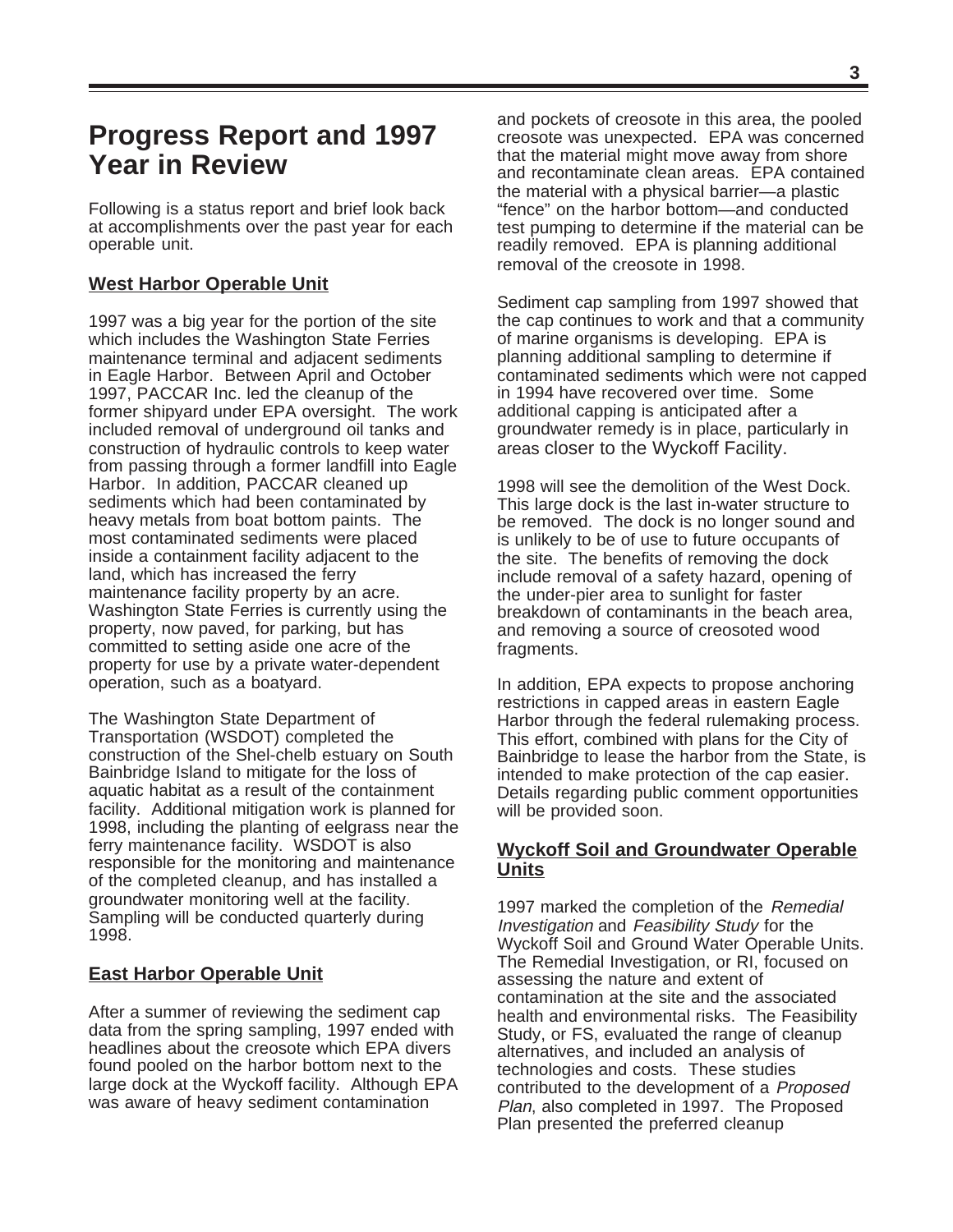alternatives for both the soil and groundwater operable units (see box below). Public comments on the plan were accepted through December 20, 1997.

Technologies. If the current selected remedy goes forward, then a ROD can be expected by about December 1998. If the new Thermal Treatment Technologies remedy is selected, then EPA will reissue a Proposed Plan for public comment this fall, with a final ROD targeted for early next year. A Record of Decision (ROD) is the next milestone in the Wyckoff/Eagle Harbor project. The ROD is the official report documenting background information on the site and describing the chosen cleanup method and how it was selected. It will also include a summary of public comments and EPA's responses to those comments. As discussed earlier in this fact sheet, the ROD is currently on hold due to evaluation of a possible new groundwater remedy and an upcoming review of the groundwater cleanup strategy by the EPA National Remedy Review Board. EPA expects to make a decision by July 1998 whether to proceed with the current selected remedy ("pump and treat" with a slurry wall) or whether to pursue the new Thermal Treatment

Also in 1997, building demolition work was completed at the Wyckoff site. All structures unrelated to the groundwater extraction system and treatment plant have been demolished and removed, except for concrete foundations.

The current on-site groundwater treatment plant and extraction system continued its seventh year of operations in 1997. Over the course of the year, 39.5 million gallons of contaminated groundwater were extracted from the site and treated before being discharged to the harbor. Over 10,000 gallons of creosote product were recovered. To date, a cumulative total of 240 million gallons of contaminated groundwater have been extracted and treated, and nearly 62,000 gallons of creosote product have been recovered.

Design of a new, more efficient on-site treatment plant progressed last year. The replacement treatment system would consist of physical separation of oil and water, activated sludge for biological treatment, and carbon polishing as a final step. The plant, designed to treat up to 80 gallons per minute, would help maintain groundwater at a level that could be contained within the confines of the slurry wall.

This plant design will be modified if Thermal Treatment Technologies is selected.

Progress associated with the slurry wall also continued. An investigation to determine the appropriate location of the wall to capture the creosote in soils and groundwater under the Wyckoff site was completed last August. In October, a preliminary Clean Water Act 404(b)(1) Alternatives Analysis was completed and submitted to resource agencies for review. In this analysis, EPA evaluated options for minimizing any harm to the marine environment that might be associated with the wall. In December, a determination was made that part of the wall would need to be constructed in an area currently under water, just north of the facility. To support the wall, a portion of the former lografting area would need to be filled.

### **Proposed Plan Identified Preferred Cleanup Remedies**

The Proposed Plan completed last year lays out preferred cleanup alternatives for the groundwater and soil operable units. The remedy for the **groundwater** unit involves replacement of the groundwater treatment plant and construction of a slurry wall below the ground surface around the site's perimeter. The wall would act as a barrier to prevent contaminants from seeping from the site into the harbor. Also, groundwater monitoring would be conducted outside the wall to confirm that contaminants will not cause risks to human health and the environment and to determine whether future action is needed. As noted above, further evaluation of the groundwater cleanup remedy is underway due to the possibility of a new technology.

The preferred alternative for the **soil** operable unit includes placing a "cap" on the soil of the former log storage/ peeler area, as well as the former process area. Additionally, it involves removing contaminated soil from the "Well CWO1" area, and replacing it with clean fill. Soils on the hillside portion of the Wyckoff property would be analyzed to identify any additional contamination.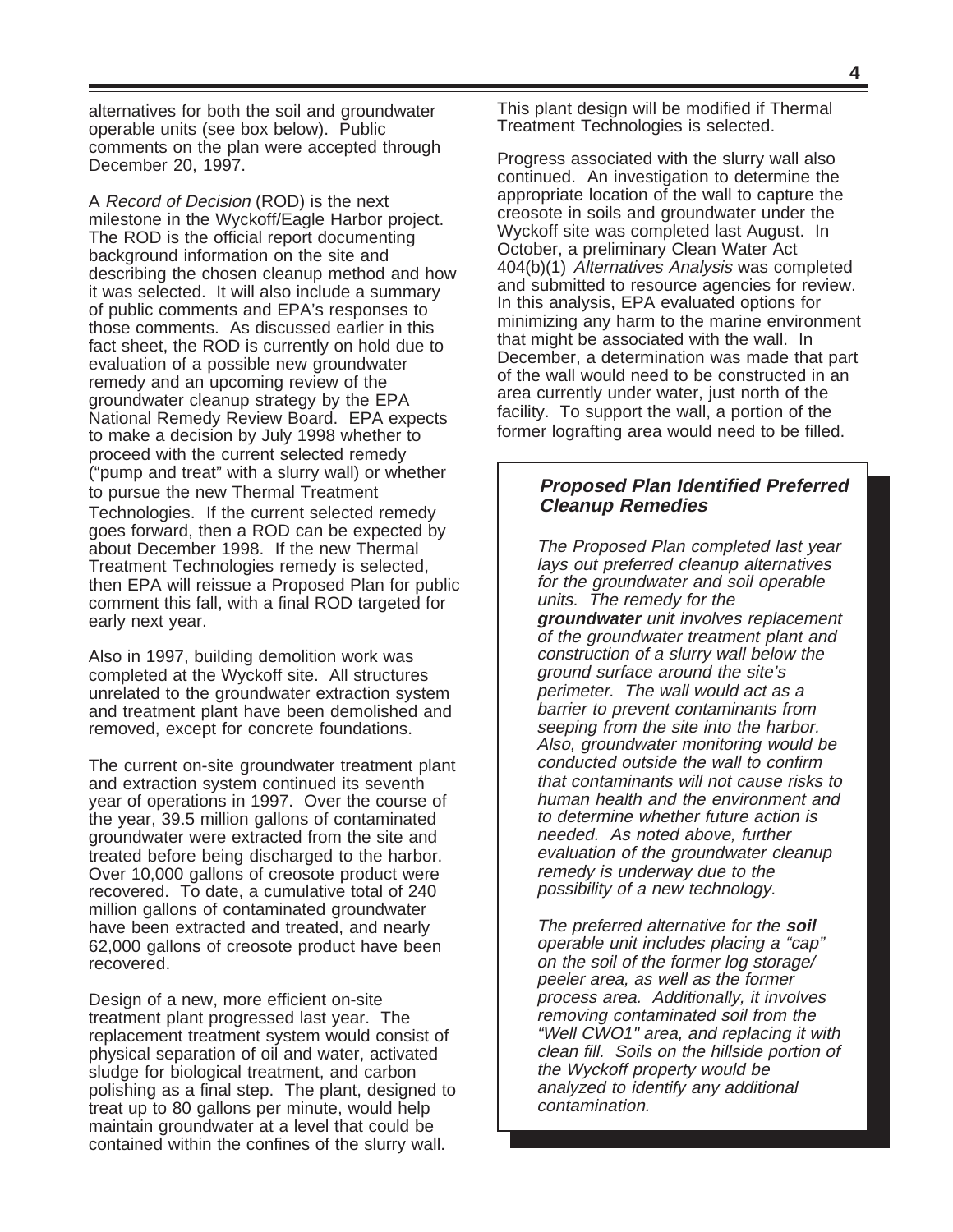## **EPA Staff Changes In The Works**

After more than ten years as a Project Manager for the Wyckoff/Eagle Harbor Site, Elly Hale is moving on to other projects at EPA. Peter Rubenstein will take over her responsibilities associated with the West Harbor and East Harbor Operable Units. Elly will be working closely with Peter during the transition period and assures us that she will continue to be available to share her historical knowledge of the site. Thank you, Elly, for all your good work over the years!

Nancy Wilson, EPA's Community Relations Coordinator for the site, is also transitioning to other projects at EPA. Thanks for your contributions and good luck with your new projects, Nancy! Andrea Lindsay, the new Community Relations Coordinator, is very excited about joining the EPA Wyckoff Team.

# **For more information...**

#### **Contact**:

Peter Rubenstein, EPA Project Manager (Soil, West and East Harbor), 206/553-1067

Christina Ngo, EPA Project Manager (Groundwater), 206/553-0171

Andrea Lindsay, EPA Community Involvement Coordinator, 206/553-1896

#### **Toll-Free Telephone Number**:

1-800-424-4372

*Those with impaired hearing or speech can contact EPA's telecommunications device for the hearing impaired (TDD)\* at 206/553-1215.*

#### **EPA Region 10 Internet Homepage**: http://www.epa.gov/r10earth/

#### **Wyckoff /Eagle Harbor Homepage**:

 http://epainotes1.rtpnc.epa.gov.7777/r10/ cleanup.nsf/webpage/wyckoff-Eagle+Harbor

**Documents:** The Administrative Record is a file that contains all information used by EPA to make decisions on cleanup actions from the beginning of the site's history. The Administrative Record can be reviewed at the EPA Records Center, 7th Floor, 1200 Sixth Avenue, Seattle. Call 206/553-4494 to make an appointment. Select documents can also be viewed at the Information Repository located at the Bainbridge Island Public Library, 1270 Madison Avenue North. If the library does not have the document you seek, feel free to call Andrea Lindsay at 206/553-1896.

\*Additional services can be made available to persons with disabilities by contacting one of the EPA staff listed on this page or call toll-free 1-800-424-4372.